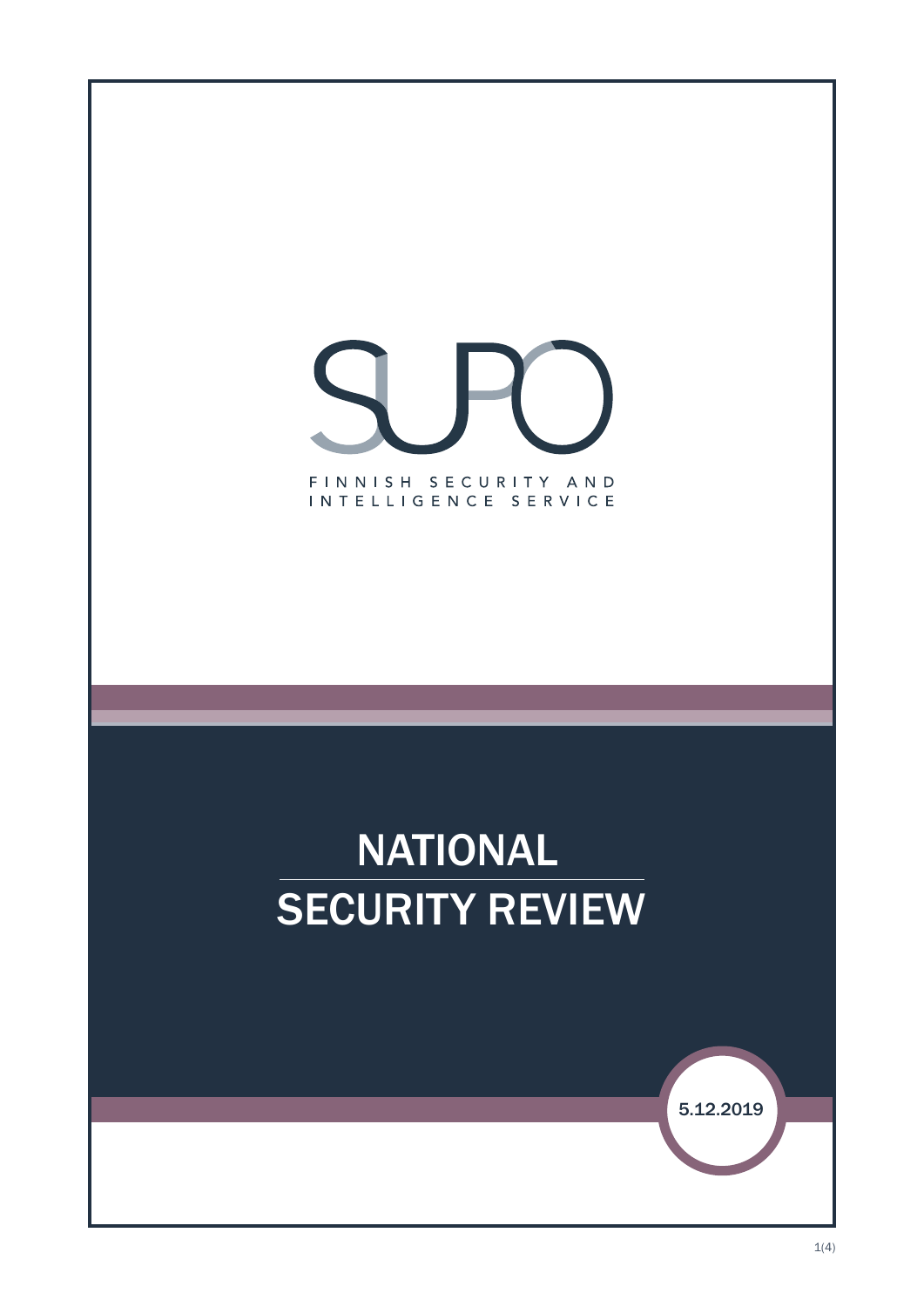Phenomena falling within the field of competence of the Finnish Security and Intelligence Service (Supo) and their development are evaluated in the national security review.

### INTELLIGENCE ACTIVITIES TARGETING FINLAND AND FINNS

Foreign intelligence activities targeting Finland remain large-scale. Finland is of interest especially for Russian and Chinese intelligence services.

Foreign intelligence targeting Finland is active. Dozens of foreign intelligence officers are permanently stationed in Finland. Furthermore, it is assessed that approximately the same number of foreign intelligence officers carry out shortterm operational assignments in Finland every year.

Typical features of foreign intelligence services' activity in Finland are planning and long duration. Intelligence-gathering themes concerning topical phenomena vary, but primary intelligence aims include forecasting Finland's policies in various fields and influencing political decisions. In addition, foreign intelligence services take interest in Finnish technology and the related knowhow. Finland is of interest especially for Russian and Chinese intelligence services.

In the longer term, foreign states are interested in the debate in the fields of foreign and security policy, relations between the EU and NATO, Finnish energy policy, Arctic dimension, security situation in the Baltic Sea region, and Finland's economic activities and security of supply. Recently, the primary topics of interest have been, among others, Finland's actions as EU Presidency, Finland's position in EU's sanctions policy, national innovation activity, and high technology products. Supo has observed that foreign intelligence services also show interest in Finland's new intelligence legislation, as well as cyber security structures and protection against information influencing.

In the last few years, intelligence actors have been increasingly interested in investments made in Finland's critical infrastructure and other strategic fields. In addition, the security and intelligence services of certain states make efforts to control and exert pressure on their current or former citizens living permanently or temporarily in Finland. Citizens of other countries who reside in Finland or persons belonging to the native population may also become targets of such activity.

Finland has been used as transit country in the illegal export of dual-use goods. In the known cases, the seller has been misled about the end-user. Efforts are made to use the acquired technology for military purposes.

ASSESSMENT: Foreign intelligence activities targeting Finland will remain large-scale also in the next few years.

## CYBER ESPIONAGE

### Certain states continue to conduct cyber operations against Finland also in the near future. The interest by intelligence services in Finland's critical infrastructure has grown.

Cyber espionage is activity where a state unlawfully acquires classified information from foreign data systems, either by intruding into the systems by technical means or by exerting pressure on an influenceable entity that has a technical access to classified information stored in another state.

Many states possess the technical capabilities to intrude into an information system but that does not mean, however, that they would use their capability to damage Finland's national security. Choosing cyberespionage as a regular approach presupposes a particular readiness to violate another state's sovereignty and a disregard for the rights of the individuals and businesses targeted by the espionage activity. The choice is easily made only in closed authoritarian regimes, where the benefits for those in power override all other interests.

Finland is constantly targeted by cyber operations for the purposes of state-backed espionage, mapping the technical environment, or exerting influence. Cyber espionage is not merely targeted at public administration information, but also at businesses' key R&D information and individuals' confidential communications. According to observations, Turla is used for targeting foreign and security political decision-making in particular, whereas some other cyber operations aim at promoting a newly industrialized country's status as a technological great power at the expense of foreign businesses.

ASSESSMENT: The threat to national security in the cyber environment is significant, even though it would not entail physical damages. A spying state can exert influence on the decision-making in Finland against Finnish interests and substantially restrict Finland's room for manoeuvre. The financial results of the companies essential to Finland's national economy are based on technical R&D work. The competitiveness of these companies, and thus also Finland, is hampered, if rival companies are able to steal the fruits of the companies' labour with the help of their own state apparatus. In open democratic countries governed by the rule of law the citizens' basic rights are also protected against illicit actions of a state. The states conducting espionage try to operate out of the reach of the rule of law. The smooth functioning of society is based on information, and namely on its timely availability and integrity. Critical infrastructure ending up in the control of a state conducting active cyberespionage or cyber influencing constitutes a threat to national security already before the spying state decides to use its force.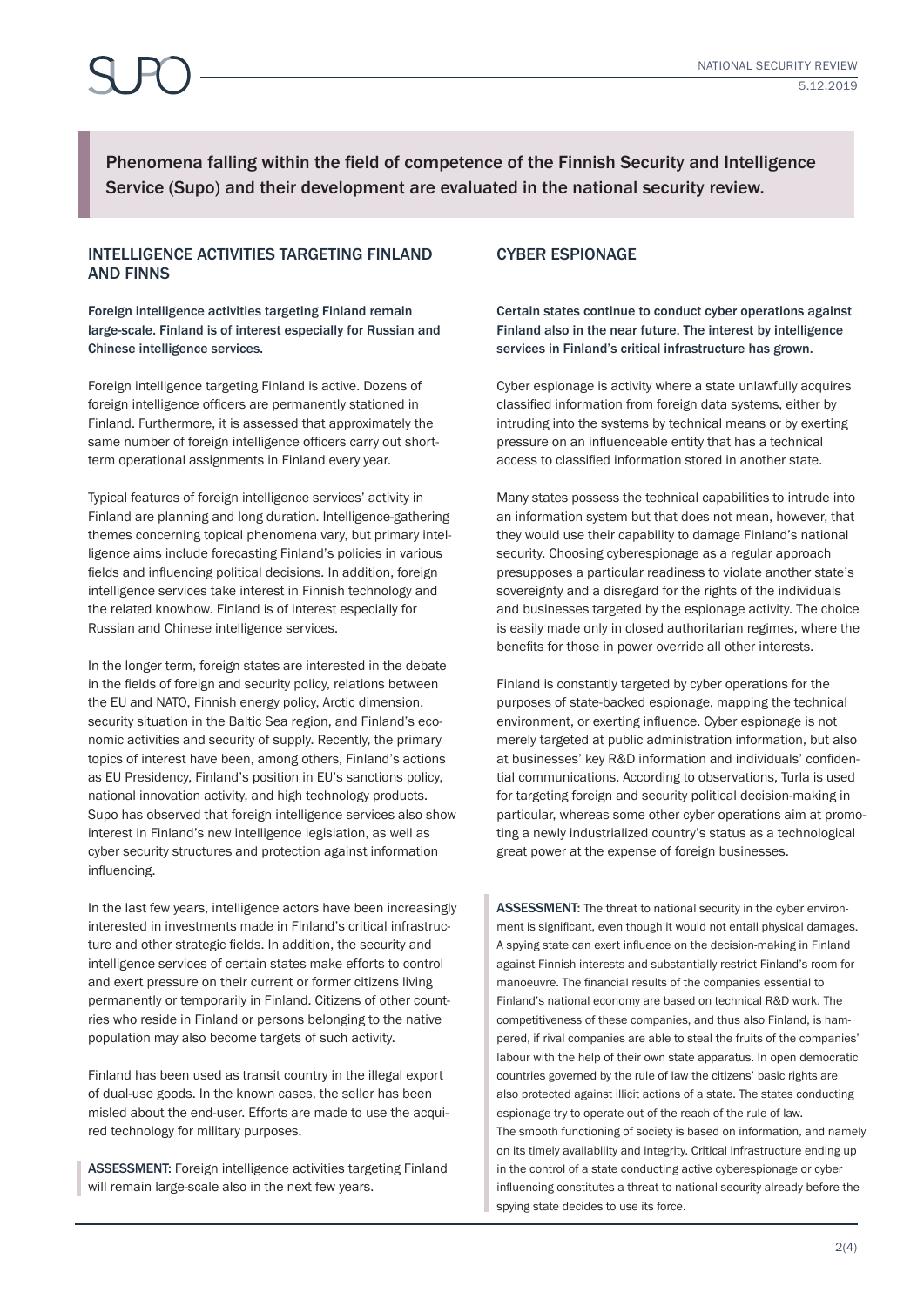## TERRORIST THREAT IN FINLAND

It is likely that in the short run, the terrorist threat will remain elevated (level 2 on the four-level scale). One significant factor affecting the threat is the possible return of foreign terrorist fighters from the conflict zone in Syria and Iraq to Finland.

The terrorist threat in Finland is elevated (level 2 on the four-level scale). In Finland, there is significant support activity for terrorism but our country does not seem to be a prime target for terrorist attacks. Supo has identified groups and individuals who have both motivation and capacity to carry out a terrorist attack. The most significant threat is posed by individual actors or small groups motivated by radical Islamist propaganda. The "Islamic State", or ISIL terrorist organisation with its supporters remains a global threat and tries to develop new tactics in order to mount attacks.

The number of CT targets is approximately 390. The number keeps rising. The CT targets have more connections with international terrorism than before and an increasing percentage of them have taken part in armed activity or received terrorist training. Important factors affecting the terrorist threat and the rise of the number of CT targets are the increase in indigenous radicalisation and the spill-over effects of the Syria/Iraq conflict on Finland. In the short term, one key factor affecting the terrorist threat is the possible return of foreign terrorist fighters from the conflict area.

ASSESSMENT: It is likely that in the short run, the terrorist threat will remain elevated (level 2 on the four-level scale). The most significant threat is posed by individual actors or small groups motivated by radical Islamist propaganda and foreign fighters possibly returning from the conflict area.

## THREAT LEVELS

4. Severe

3. High

2. ELEVATED

1. Low

*Threat levels are used to describe the terrorist threat against Finland and Finnish interests. The factors taken into account when assessing the threat level are the available intelligence, the operational capacity and motivation of terrorist organisations or individuals and groups linked to them, and the time span of possible attack plans.*

## HYBRID INFLUENCING

#### The readiness of state actors to use even efficient hybrid influencing means against Fin-land remains high.

Finland is subject to active hybrid influencing. State-run influencing activity consists of actions carried out e.g. on military, political, economic, and information and cyber sector. Efforts are made to use economic power, for example, in order to steer relations between countries towards a wanted direction. Beneficial activities are financially rewarded, whereas unwanted operations may result in asymmetric, both economic and political, countermeasures.

ASSESSMENT: Internationally speaking the last few years have been characterised by the diversification of the range of means used in hybrid influencing. These means include, for example, election hacking or large social media campaigns that make use of statistical analysis. This kind of development is expected to continue in the near future. The readiness of state actors to use even efficient hybrid influencing means in order to promote their objectives remains high and moderate influencing activity can also rapidly be changed towards a direction that undermines the stability in Finland. On the other hand, the investments made by Western countries in the prevention of hybrid influencing help to reduce the threat posed by it.